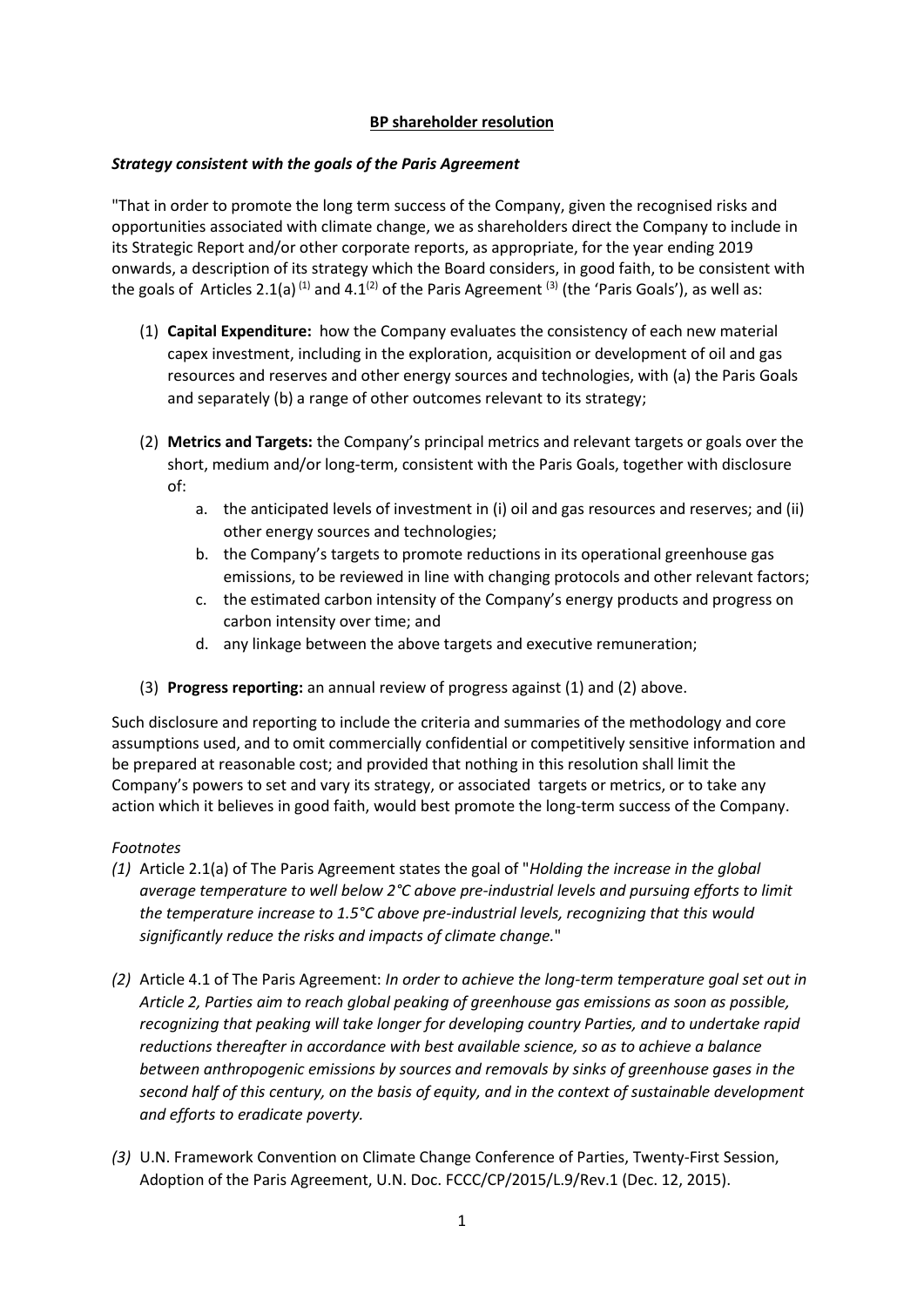### **Investor supporting statement**

This resolution has been prepared by a group of investors, many of whom are supporters of the Climate Action 100+ collaborative engagement initiative, launched in December 2017, which now has the support of 310 investors representing more than US\$32 trillion of assets under management<sup>1</sup>. The Initiative's aim is to engage systemically important greenhouse gas emitters and other companies across the global economy that have significant opportunities to drive the clean energy transition and help achieve the goals of Articles 2.1(a) and 4.1 of the Paris Agreement (the 'Paris Goals').

This resolution, prepared with support from environmental law organisation, Client Earth<sup>2</sup>, builds on the special resolution prepared by the 'Aiming for A' coalition of investors which requested further disclosures of the Company's management of climate change-related risks and opportunities and was passed overwhelmingly by shareholders at the Company's 2015 AGM.

# **Strategy consistent with the Paris Goals**

Many investors will recognise the Company's leadership on climate change in a number of important areas. This includes helping to form the Oil & Gas Climate Initiative<sup>3</sup>; the evolution of the BP Energy Outlook to include a range of low carbon scenarios; and a range of climate-related targets, including to best-in-class management of fugitive methane emissions<sup>4</sup>.

Nonetheless, investors remain concerned that the Company has not yet demonstrated that its strategy, which includes growth in oil and gas as well as pursuing low carbon businesses, is consistent with the Paris Goals. It also presents a potential inconsistency between the Company's actions and its stated corporate purpose "to power economic growth and lift people out of poverty" given climate vulnerabilities in many developing countries. In accordance with investors' fiduciary duties, and to promote the long-term success of the Company, this resolution seeks clarity on the critical question of how the Company's strategy is consistent with the Paris Goals.

# **Investor expectations of oil & gas companies**

Investors' expectations concerning climate-related risks have increased following ratification of the Paris Agreement in 2016, publication of the guidelines of the Taskforce on Climate-related Financial Disclosures (TCFD) in 2017<sup>5</sup> and the recent report from the UN's Intergovernmental Panel on Climate Change on the impacts of global warming to  $1.5^{\circ}$ C  $^{\circ}$ . The latter showed how the difference between a 1.5°C and 2°C rise in global temperatures can be expected to result in additional economic damages globally of between \$8tn and \$11tn before 2050.

Investors' expectations of oil & gas companies were recently summarised in an open letter to the industry, published in The Financial Times in May 2018<sup>7</sup> , which asked all oil and gas companies to clarify how they see their future in a low carbon world, and should involve:

- Making concrete commitments to substantially reduce carbon emissions;
- Assessing the impact of emissions from the use of their products; and

**.** 

<sup>1</sup> <http://www.climateaction100.org/>

<sup>2</sup> [https://www.clientearth.org](https://www.clientearth.org/)

<sup>3</sup> <https://oilandgasclimateinitiative.com/>

<sup>4</sup> <https://www.bp.com/energytransition>

<sup>5</sup> <https://www.fsb-tcfd.org/>

<sup>6</sup> <https://www.ipcc.ch/sr15/>

<sup>7</sup> <https://www.ft.com/content/fda63c26-5906-11e8-b8b2-d6ceb45fa9d0>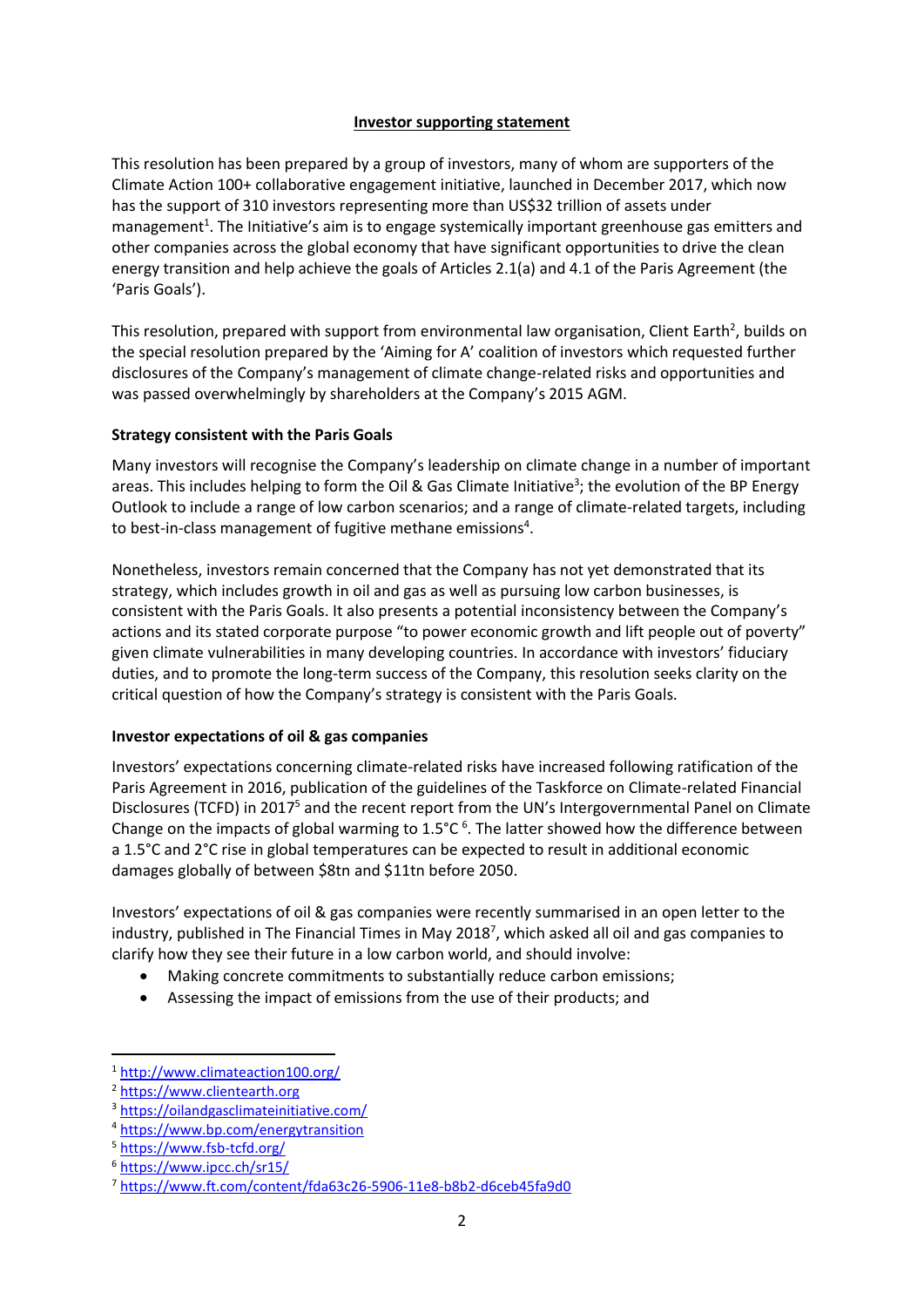• Explaining how the investments they make today in energy sources and technologies are compatible with a pathway towards the Paris Goals.

This shareholder resolution formalises that public request, tailored to the specific circumstances of BP, while ensuring the Board retains control over its strategic decision-making.

## **Capital Expenditure consistent with Paris Goals**

As demonstrated in BP's Energy and Technology Outlook publications, future levels of oil and gas demand are uncertain. To contain temperature increases to well-below 2°C requires a considerable decrease in demand for, and investment in, fossil fuels.

Based on current disclosures, it is not possible to evaluate the extent to which the Company's investments in fossil fuel reserves or resources are consistent with the Paris Goals. This limits investors' ability to appraise the attractiveness of the Company as an investment proposition. Therefore, the resolution seeks disclosure of how the Company evaluates the consistency of new material capex investments to the Paris Goals, as well as annual reporting on that evaluation. The Company should also explain how it separately evaluates consistency with other relevant outcomes, resulting in additional (not alternative) criteria for capex investment consistent with the Paris Goals.

The Company should determine the methodology for this evaluation and evolve this over time. However, investors expect this to include consideration of the full life-cycle economics of individual projects, evaluation of the potential return on investment and consideration of their competitive positioning in the context of the Paris Goals. Research by Carbon Tracker<sup>8</sup> provides an example methodology for this type of analysis and indicative results of the extent to which the Company and others may already be consistent.

#### **Metrics and Targets consistent with Paris Goals**

To help investors evaluate progress against its strategy, it is vital to understand the Company's key goals and targets and other associated metrics. These should be set over as long a time frame as reasonably possible and reviewed regularly for continued consistency to the Paris Goals, in line with developments in the Company's portfolio, available measurement protocols and other relevant factors such as evolving science, technology and regulation.

To better appraise the long-term investment proposition, investors need to understand the consequences of the Company's strategy for its future business model. This should include the profile of anticipated levels of investment in different types of energy, including oil and gas and other lower carbon energy technologies and their strategic fit. Investors also want to understand the implications for both the carbon emissions associated with the Company's operations and the carbon intensity of its energy products over time. The company should determine the methodology for estimating product carbon intensity. However, investors expect this to include the carbon content of oil and gas products and other emissions associated with the full value chain of operations. Finally, investors request to understand the linkage of the company's targets and metrics to executive remuneration.

 $\overline{a}$ <sup>8</sup> <https://www.carbontracker.org/reports/2-degrees-of-separation-update/> (noting that the scenarios used may not be consistent with the Paris Goals)